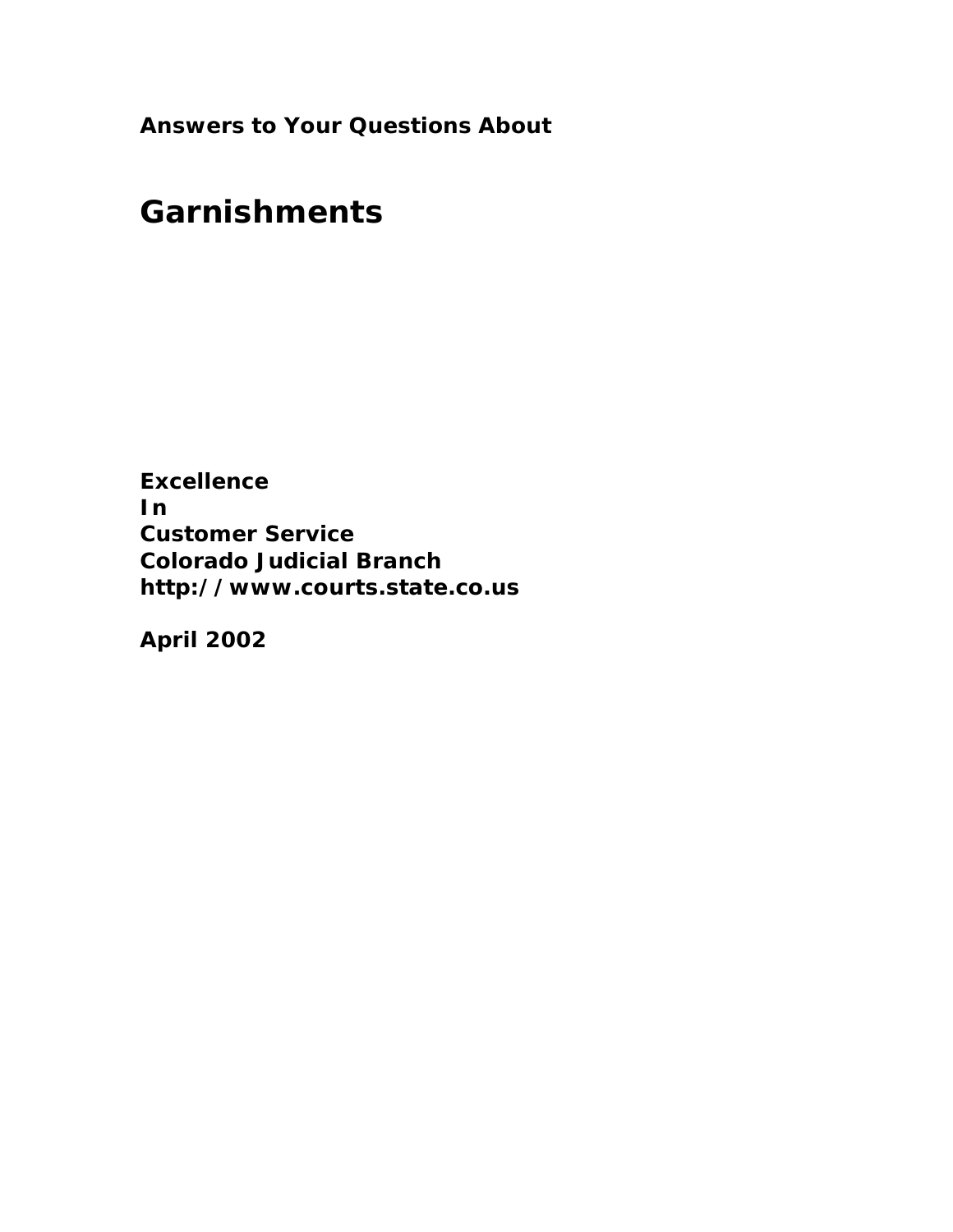If you win a case in small claims court, county court, or district court for an action seeking payment of money, the court will issue a judgment in your favor. This is a court order requiring the losing party (**judgment debtor**) to pay you (**judgment creditor**) the money. The judgment debtor may pay the judgment willingly after the trial.

If the judgment debtor does not pay you after the trial, there are various options available to you. **Remember, the court is not responsible for collecting the money and sending it to you.** There are a number of ways to collect a money judgment once it is entered. Garnishment is one method of collecting a judgment. Some others are liens and attachments. This brochure addresses garnishments.

Ask the judgment debtor to pay you the money. If he or she refuses, follow the steps below.

You may **garnish** the losing party's personal property or any general debts owed to the losing party, such as wages or rent. You may garnish the losing party's bank account.

### **To garnish a bank account:**

- If you win a money judgment, the losing party (judgment debtor) is required to provide you with any information necessary for helping you collect the money, such as information about bank accounts, property owned, employment, address, etc.
- Fill out a **Writ of Garnishment with Notice of Exemption and Pending Levy.** If the debtor is a person (not a business), bring the writ to the clerk of court where the judgment was entered. It will be signed and issued by the clerk. There is a fee for this service.
- Take the original Writ of Garnishment and two copies to the sheriff for service on the judgment debtor and on the bank (the garnishee). The sheriff will charge a fee for the service of the writ. A friend over the age of 18 may serve the writ for you, but make sure that the friend fills out the return of service and signs it in front of a notary public before you file it with the court.
- After the service of the writ on the garnishee and the judgment debtor, the sheriff will send you two **Returns of Service** as proof that the writ was served.
- File both the Returns of Service with the clerk of the court.
- If a copy of the Writ of Garnishment was properly served on the judgment debtor and no written "claim of exemption" (a list of property or wages that are exempt from garnishment) was filed within 10 days by the judgment debtor, the clerk of court will order the bank (garnishee) to pay the garnished amount to the court. Upon receipt of the garnished funds, the clerk of court will write a check to you.

**If you do not know where the losing party lives or has a bank account, you must ³serve´ a Request for Interrogatories on the judgment debtor. This can be a**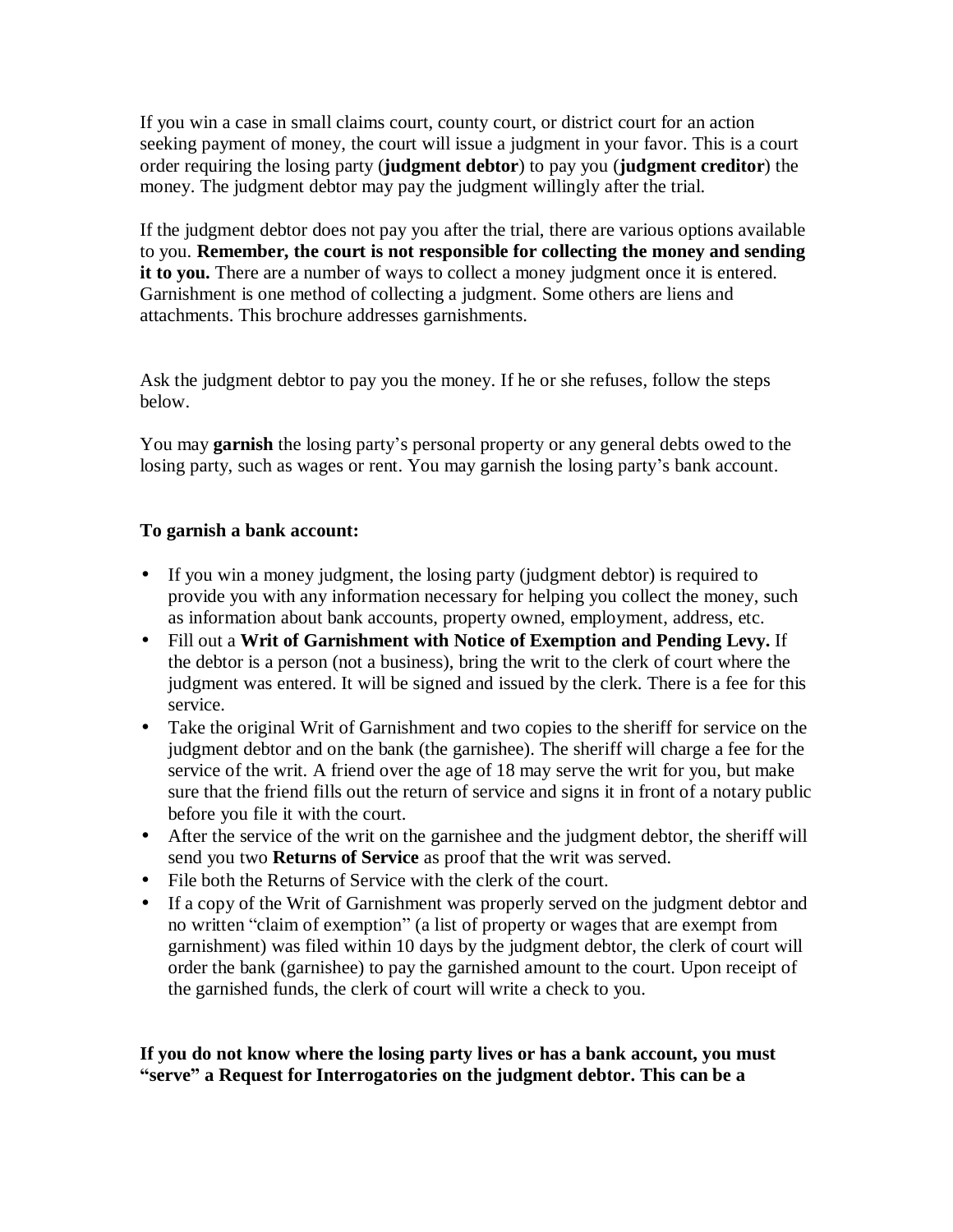**complicated process and may require talking with an attorney or checking with your local bar association about free clinics or resources.**

#### **Writ of Continuing Garnishment**

- This writ lasts for 180 days (90 days if judgment was entered prior to August 8, 2001). The garnishee (employer) will figure out the amount to be taken from each of the losing party's paychecks within the appropriate period. The garnishee must file the answer on the Writ of Continuing Garnishment to the clerk of court, with a copy to the judgment creditor. This must be done no less than five and no more than 10 days following the time the judgment debtor receives earnings for the first pay period affected by the writ or 40 days following the date that the writ was served.
- The garnishee will pay any *nonexempt earnings* and deliver a calculation of the amount of exempt earnings form *to the judgment creditor or clerk of court*.
- If the checks are to be sent to the judgment creditor, then the garnishee must also send the answers to the court. The garnishee may need to make one additional mailing of the answers to the clerk of court every 90 days if the check is designated to be mailed to the judgment creditor.
- To assist judgment creditors in receiving funds in a more timely manner, the judgment creditor who is represented by an attorney or is a licensed collection agency may designate in the Writ of Continuing Garnishment the address of the judgment creditor or judgment creditor's attorney to whom the check for nonexempt earnings is to be mailed.
- The judgment creditor is *required* to provide to the judgment debtor, upon reasonable request, a written accounting of all funds received to the date of the request, including the balance due at the date of request. The judgment debtor may file objections to the calculation of exempt earnings with the court and may contest their judgment record.
- Only one Writ of Continuing Garnishment may be served on the employer within any 90-day period.

## **To garnish the judgment debtor¶s wages:**

- Fill out a Writ of Continuing Garnishment. Take it to the clerk of the court, who will sign it.
- Take the original and two copies of the signed writ to the sheriff for service in the garnishee (in this situation, the debtor's employer is the garnishee).
- After the writ is served, the sheriff will provide you with a Return of Service as proof that it was served.
- File the Return of Service with the clerk of the court.
- If a garnishee does not answer to pay any nonexempt earnings as directed within the required time, the clerk of court will enter (upon request) a default against the garnishee.